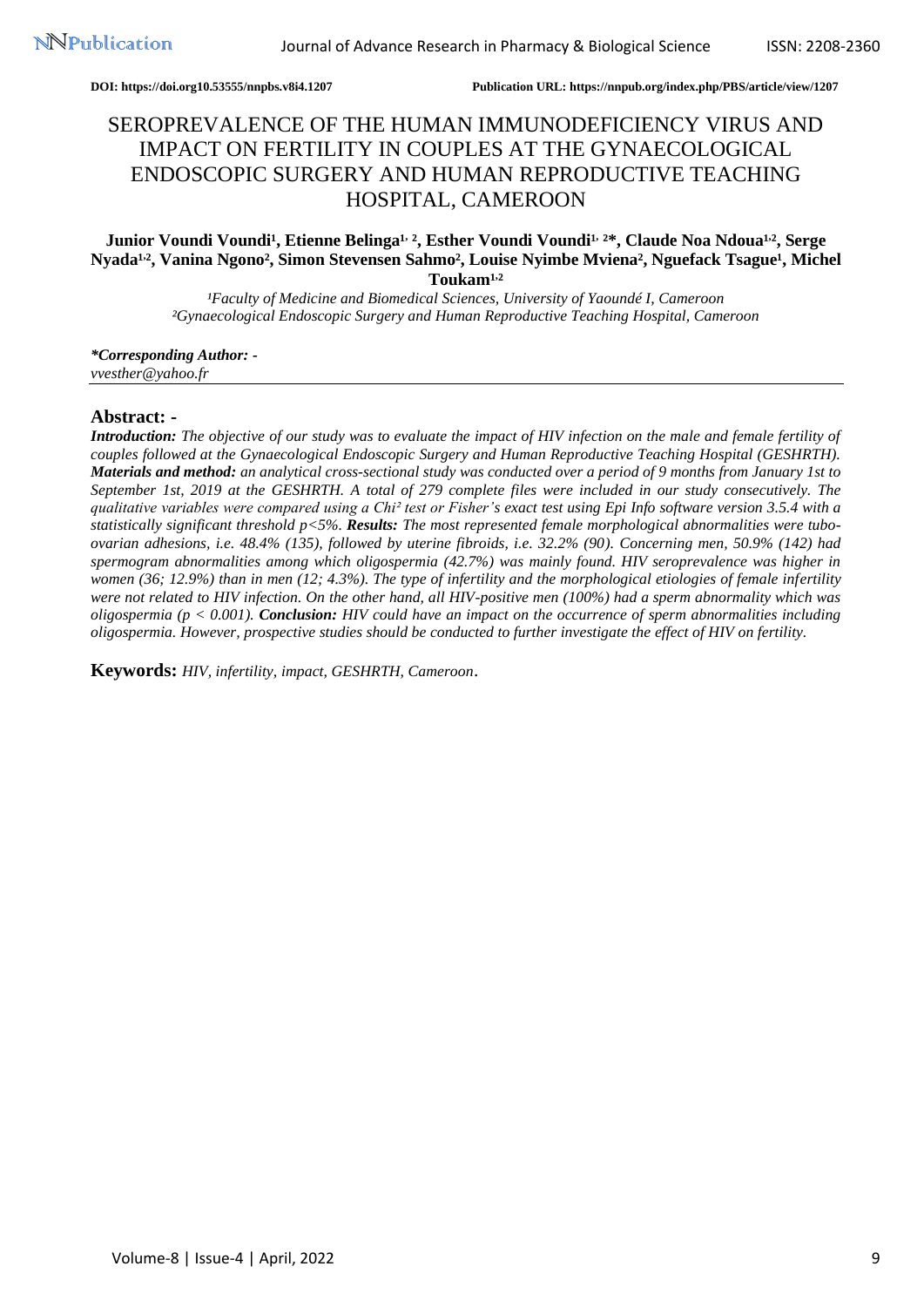# **INTRODUCTION**

In 2020, 37.7 million people lived with HIV [1]. This growing population bears the burden of associated health problems that complicate long-term HIV infection [1]. In Cameroon, the prevalence of HIV has dropped significantly since 2004 among adults aged 15-49 years. In fact, the prevalence estimated at 5.5% during the DHS-III of 2004 fell to 2.7% according to the 2018 DHS-V [2]. The overall health of people infected with HIV has improved and many want to have children [3- 4]. Infertility affects approximately 8% to 12% of couples worldwide [5]. In Cameroon, 20 to 30% of couples suffer from it and the prevalence varies from one region to another [5]. HIV affects fertility in various ways. HIV-positive people may wish to prevent transmission by avoiding sexual intercourse with their partners [6], moreover, the biology of HIV itself and certain biological alterations in reproductive physiology may explain subfertility in HIV-infected patients. HIV [7-9]. Shevchuk et al. showed that with prolonged survival in AIDS patients, there was a more pronounced loss of germ cells in the testes [10]. Studies have shown that HIV1-positive male patients undergoing treatment had modified sperm parameters [9]. In a retrospective study of 224 HIV-infected women, 5.3% of upper genital infections were reported, which corresponds to a frequency 10 times higher than that of the general population [11]. However, there are very few studies carried out to date but none in our context correlating the seroprevalence of HIV in infertile couples and its effects on fertility. The objective of our study was to evaluate the impact of HIV infection on the male and female fertility of couples followed at the Gynaecological Endoscopic Surgery and Human Reproductive Teaching Hospital (GESHRTH).

#### **Materials and Method**

#### **Study type, location and period**

An analytical cross-sectional study was conducted over a period from January 1st to September 1st, 2019, i.e. a period of 9 months at GESHRTH. The latter is a reference site in medically assisted procreation located in the city of Yaoundé in Cameroon.

#### **Study population**

The target population was made up of the records of couples followed for infertility at GESHRTH. Files containing the results of HIV serology, co-infections, spermogram and pelvic ultrasound were included in our study and incomplete files were excluded. The mode of recruitment was consecutive and not probabilistic.

#### **Procedure**

The selection of the files was made in the archiving service of the hospital center after having obtained the authorization of research from the administration. All the files meeting our selection criteria were scrupulously analyzed in order to extract the data necessary for our study. The information was collected using a previously tested and validated questionnaire with a coding to guarantee the anonymity of the participants.

#### **Study variables**

They consisted of sociodemographic data (age, sex, marital status), those relating to the type and origin of infertility, the results of the spermogram and pelvic ultrasound and the result of HIV serology.

#### **Statistical analysis**

The data collected was recorded and analyzed by Epi Info version 3.5.4 and Excel 2013 software. The quantitative variables were described by their central tendencies (mean, standard deviation, maximum, minimum). Qualitative variables were expressed as counts and proportions and compared using a Chi² test or Fisher's exact test when indicated. The strength of association was measured by the odds ratio (OR) with 95% confidence interval (95% CI). The statistical significance threshold was set at 5% ( $p < 0.005$ ).

#### **Ethical considerations**

We obtained a research authorization from GESHRTH, associated with an ethical clearance from the ethics committee of the Faculty of Medicine and Biomedical Sciences of Yaounde (FMBS). The information collected was used exclusively within the framework of this study and in strict compliance with the ethics and principles of the Helsinki Declaration of 1964 revised in October 2013. The anonymity of the couples recruited was respected throughout our study.

#### **Results**

#### **Sociodemographic characteristics**

Were retained in the study, 279 couples followed for infertility. The average age in women is  $36.57 \pm 6.79$  years and in men  $45.92 \pm 10.09$  years with extremes ranging from 20 to 54 years and 29 to 69 years respectively. The age groups most represented among women were those of 30-34 and 35-39 years, i.e. 25.8% (72) each, and among men, that of 50 years and over, i.e. 34.4% (96). The population was mainly made up of married people (213; 76.3%) living in urban areas (276; 98.9%) (see Table I).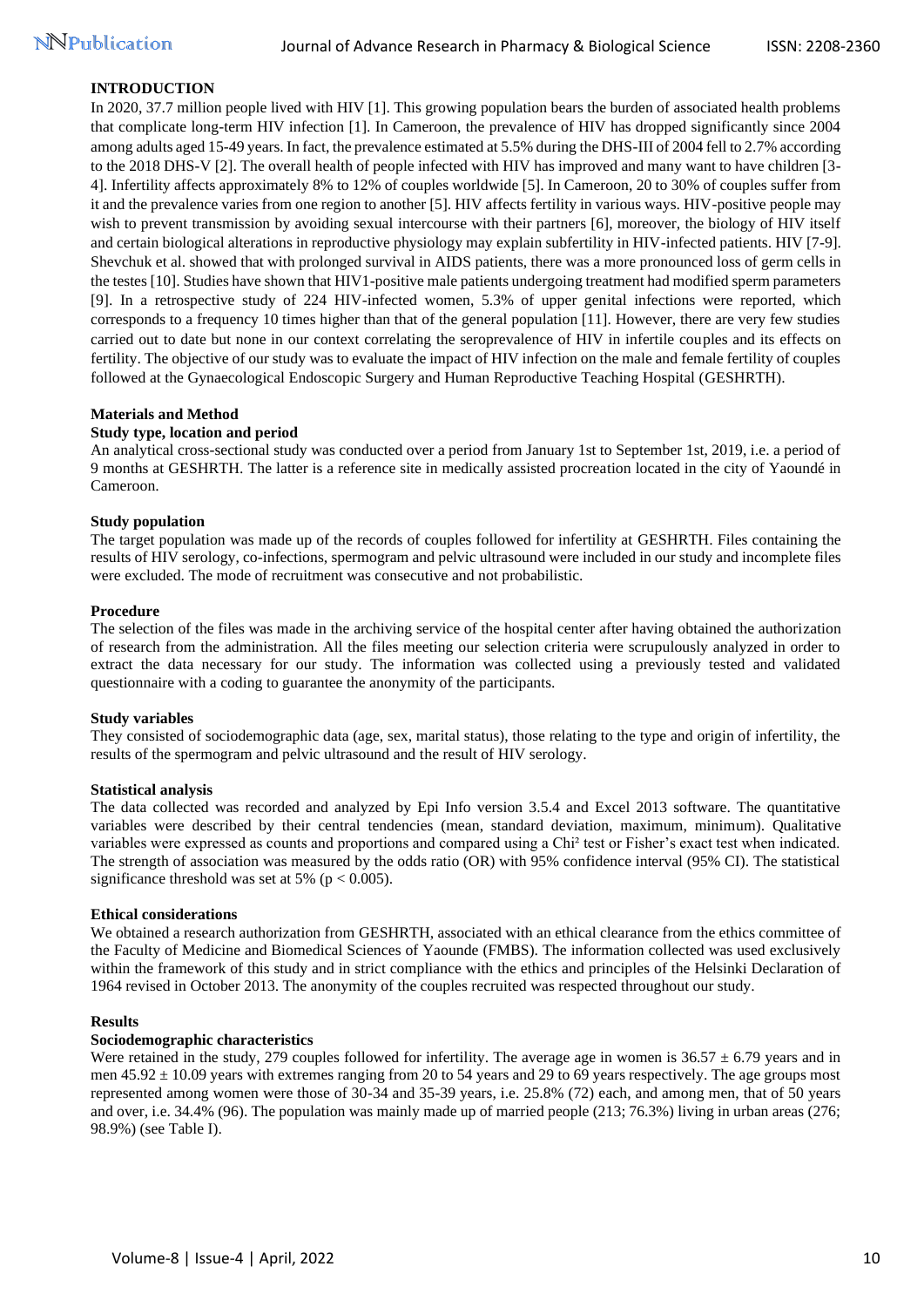| <b>Variables</b>       |             | Females $(N=279)$ |                | Males $(N=279)$ |
|------------------------|-------------|-------------------|----------------|-----------------|
|                        | $\mathbf n$ | $\%$              | $\mathbf n$    | $\frac{0}{0}$   |
| Age range              |             |                   |                |                 |
| $20 - 24$              | 6           | 2.1               | $\overline{0}$ | $\overline{0}$  |
| $25-29$                | 33          | 11.8              | 3              | 1.1             |
| 30-34                  | 72          | 25.8              | 15             | 5.4             |
| 35-39                  | 72          | 25.8              | 78             | 27.9            |
| 40-44                  | 63          | 22.5              | 48             | 17.2            |
| 45-49                  | 24          | 8.6               | 39             | 13.9            |
| $\geq 50$              | 9           | 3.2               | 96             | 34.4            |
|                        |             | Couple $(N=279)$  |                |                 |
|                        | $\mathbf n$ | $\%$              |                |                 |
| <b>Marital status</b>  |             |                   |                |                 |
| Common-law (unmarried) | 66          | 23.7              |                |                 |
| Married                | 213         | 76.3              |                |                 |
| Place of residence     |             |                   |                |                 |
| Rural area             | 3           | 1.1               |                |                 |
| Urban area             | 276         | 98.9              |                |                 |

# Table I: Breakdown of the study population according to socio-demographic data

# **Etiology of infertility**

In 204 couples, primary infertility was present, i.e. 73.1%. The abnormalities encountered in the women were mainly morphological (225; 80.7%). The most represented morphological abnormalities were tubo-ovarian adhesions, i.e. 48.4% (135), followed by uterine fibroids, i.e. 32.2% (90). Concerning the men, 50.9% (142) had abnormalities of the spermogram among which oligospermia (42.7%) was mainly found (see table II).

| <b>Variables</b>                  | <b>Number</b> | <b>Percentage</b> |  |
|-----------------------------------|---------------|-------------------|--|
|                                   | $N = 279$     | $($ %)            |  |
| <b>Type of couple infertility</b> |               |                   |  |
| Primary infertility               | 204           | 73.1              |  |
| Secondary infertility             | 75            | 26.9              |  |
| <b>Female origin</b>              |               |                   |  |
| Morphological abnormalities       | 225           | 80.7              |  |
| <b>Others</b>                     | 54            | 19.3              |  |
| Male origin                       |               |                   |  |
| Spermogram abnormalities          | 142           | 50.9              |  |
| Others                            | 137           | 49.1              |  |
|                                   |               |                   |  |

| Table II: Distribution of the study population according to the type and origin of infertility |  |  |  |  |  |  |  |  |
|------------------------------------------------------------------------------------------------|--|--|--|--|--|--|--|--|
|------------------------------------------------------------------------------------------------|--|--|--|--|--|--|--|--|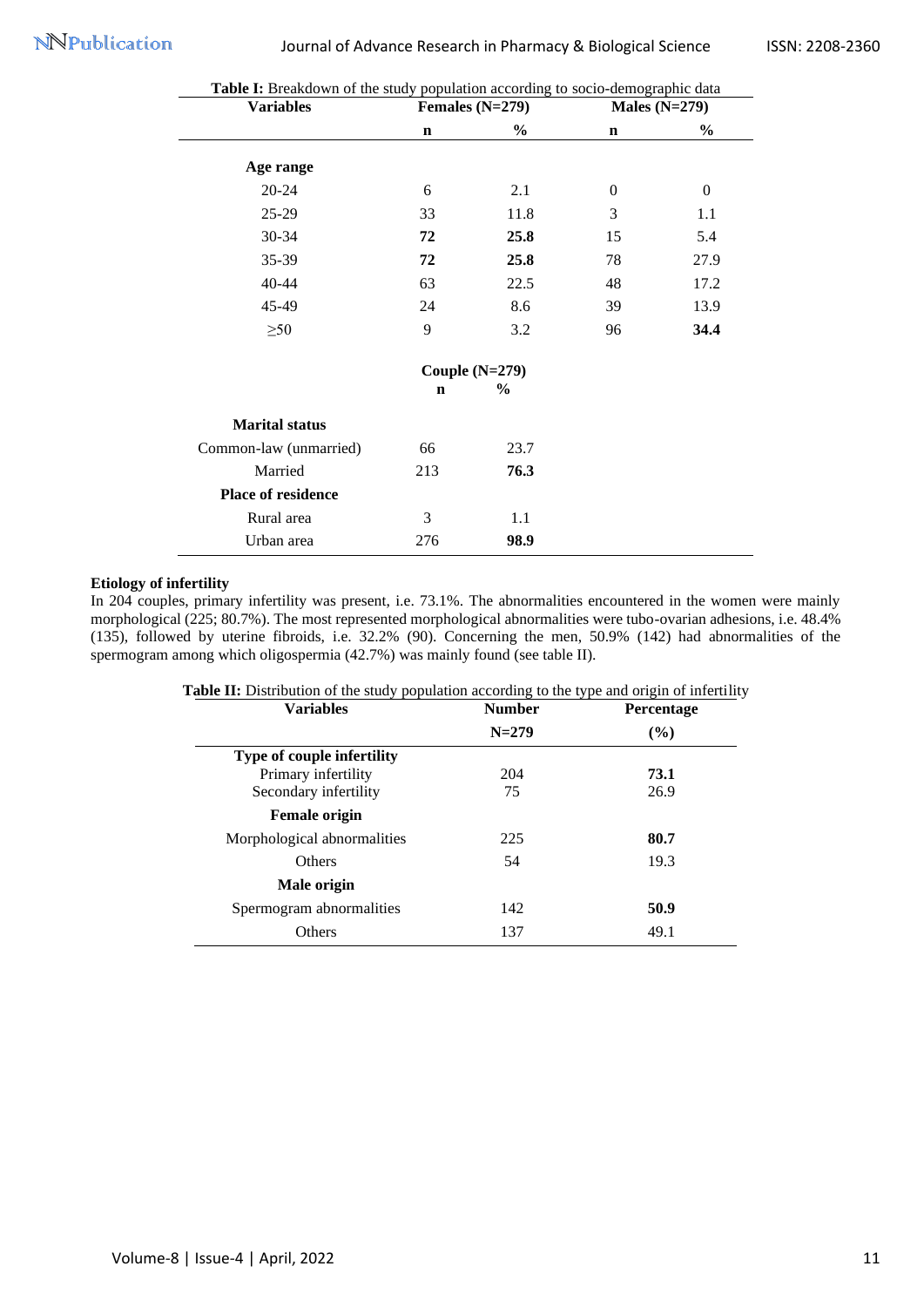## **Prevalence of HIV among couples followed for infertility**

Of our 279 couples, HIV prevalence was higher among women (12.9%) compared to men (4.3%) followed for infertility. In our study, 36 (12.9%) couples were serodiscordant and women accounted for 83.7% (30) (see Figure 1).



**Figure 1 :** Distribution of HIV-infected women and men in our study population

# **Effect of HIV in couples followed for infertility**

The type of infertility and the morphological etiologies of female infertility were not related to HIV infection. On the other hand, all HIV-positive men (100%) had a sperm abnormality which was oligospermia ( $p<0.001$ ) (see table III).

|                               |                 | <b>HIV</b> female serology  |                    |         |
|-------------------------------|-----------------|-----------------------------|--------------------|---------|
| <b>Variables</b>              | <b>Positive</b> | <b>Negative</b>             | <b>OR (95% CI)</b> | p-value |
|                               | $N = 36$        | $N = 243$                   |                    |         |
|                               | n (% )          | $n\left(\frac{0}{0}\right)$ |                    |         |
| <b>Primary Infertility</b>    | 24(66.7)        | 180 (74.1)                  | $0.957(0.18-4.97)$ | 0.959   |
| <b>Pelvic abnormalities</b>   | 7(19.4)         | 47 (19.3)                   | $1.04(0.20-5.43)$  | 0.959   |
| Uterine fibroids              | 12(33.3)        | 78 (32.1)                   | $1.41(0.65-3.42)$  | 0.290   |
| <b>Tubo-ovarian adhesions</b> | 17(47.2)        | 118 (48.6)                  | $0.66(0.24-1.75)$  | 0.405   |
|                               |                 | <b>HIV</b> male serology    |                    |         |
|                               | <b>Positive</b> | <b>Negative</b>             |                    |         |
|                               | $N = 12$        | $N = 267$                   |                    |         |
|                               | n (% )          | $n\left(\frac{0}{0}\right)$ |                    |         |
| <b>Primary Infertility</b>    | 6(50.0)         | 180 (67.4)                  | $0.09(0.02-0.53)$  | 0.06    |
| <b>Oligospermia</b>           | 12 (100)        | 107(40.1)                   |                    | < 0.001 |

**Table III :** Impact of HIV on women and men followed for infertility in our study

OR : Odd ratio, CI: Confidence interval

## **Discussion**

At the end of our study, the general objective of which was to assess the impact of HIV infection on the male and female fertility of couples followed at GESHRTH, the age groups most represented in women were those of 30-34 and 35-39 years old, i.e. 25.8% (72) each. This is in agreement with the result of Adedigba et al in Nigeria in 2020 which demonstrated that the age group 31-35 years had the highest frequency of infertility [12]. This could be explained by the delay in women's desire for pregnancy linked to social priorities such as the desire for a career, the instability of the labor market which leads women to plan their pregnancy later and later. The most represented age group among men is that of 50 years and over, i.e. 34.4%, which is in agreement with certain studies which have shown that male aging has a definite effect on reproduction and sexuality [13-15]. Primary infertility was mainly present in 204 couples, i.e. 73.1%. This is different from what was noted in a literature review on infertility in Africa where the proportion of primary and secondary infertility is approximately equal [13]. This difference could be related to the mode of recruitment because our study only took into account couples followed for infertility in a specialized center. The most represented morphological abnormalities were tubo-ovarian adhesions, i.e. 48.4% (135). This result is similar to that obtained by Adedigba et al who revealed that women with hydrosalpinx were 2.11 times more likely to be sterile than those without hydrosalpinx [12]. In men, 50.9% of the pathologies of the spermogram were found as the first cause of their infertility. Spermogram abnormalities were mainly oligospermia (42.7%) followed by azoospermia (7.2%). This result is comparable to that of Matumo et al, in Butembo (Democratic Republic of Congo) in 2020 which showed that 46% of the men of infertile couples presented anomalies in their spermogram with 10.4% of the cases of azoospermia which showed that 46% of men in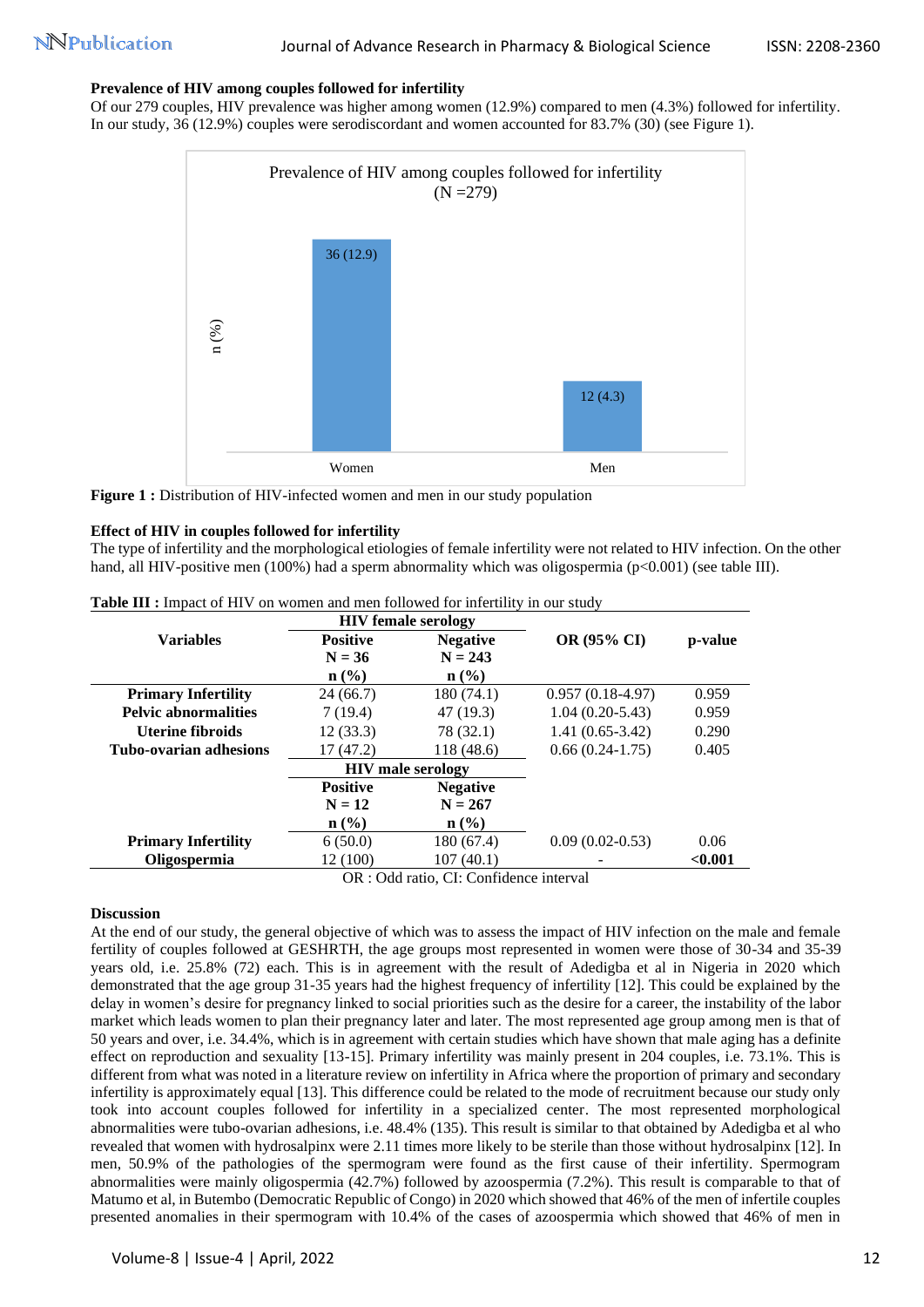infertile couples presented abnormalities in their spermogram with 10.4% of cases of azoospermia [16]. In our study, HIV prevalence was higher in women (12.9%) compared to men (4.3%) followed for infertility. The HIV/AIDS prevalence rate in Cameroon is 2.7% [2]. These differences with our study could be due to the fact that infected couples wish to have children by medical assistance to limit the transmission of the virus. Since the advent of antiretrovirals, the need for fertility services in the HIV-positive population has increased and can be used for infertility management and protection against transmission or acquisition of HIV infection [4]. No association was found between HIV and female infertility. This contrasts with some observations that the fertility of HIV-positive women is lower than that of HIV-negative women [17]. In addition, our study reveals that all HIV-infected men had a decrease in sperm concentration. For James DM Nicopoullos et al in 2004 demonstrated that ejaculate volume, sperm concentration, total count, progressive motility and normal morphology were all significantly higher in the control group compared to HIV+ men (p<0.05) [18]. This demonstrates that HIV infection influences male fertility. Our study was carried out in a single centre so the results cannot be generalized, however GESHRTH is the reference hospital for the care of infertile couples wishing to have children. The retrospective recruitment method also constitutes a limit in data collection.

## **Conclusion**

The causes of primary and secondary infertility most commonly found in women were respectively tubo-ovarian adhesions and uterine fibroids and in men oligospermia. HIV seroprevalence was higher in women compared to men in case of infertility. HIV could have an impact on the occurrence of sperm abnormalities including oligospermia. However, prospective studies should be conducted to further investigate the impact of HIV on fertility.

#### **Thanks**

The research team would like to thank the administrative and technical staff of GESHRTH.

#### **Conflicts of interest**

The authors declare that they have no conflict of interest.

#### **Contribution of the authors**

Voundi Voundi Junior, Belinga Etienne and Voundi Voundi Esther designed the study. Ngono Vanina, Nyimbe Mviena Louise and Sahmo Simon Stevensen carried out the data collection. Belinga Etienne, Voundi Voundi Junior, Voundi Voundi Esther and Nyada Serge carried out the statistical analysis. Voundi Voundi Junior, Voundi Voundi Esther, Belinga Etienne and Nyimbe Mviena Louise wrote the manuscript. Noa Ndoua Claude, Nguefack Tsague and Toukam Michel proceeded to the critical reading of the manuscript. All authors have given their approval for publication.